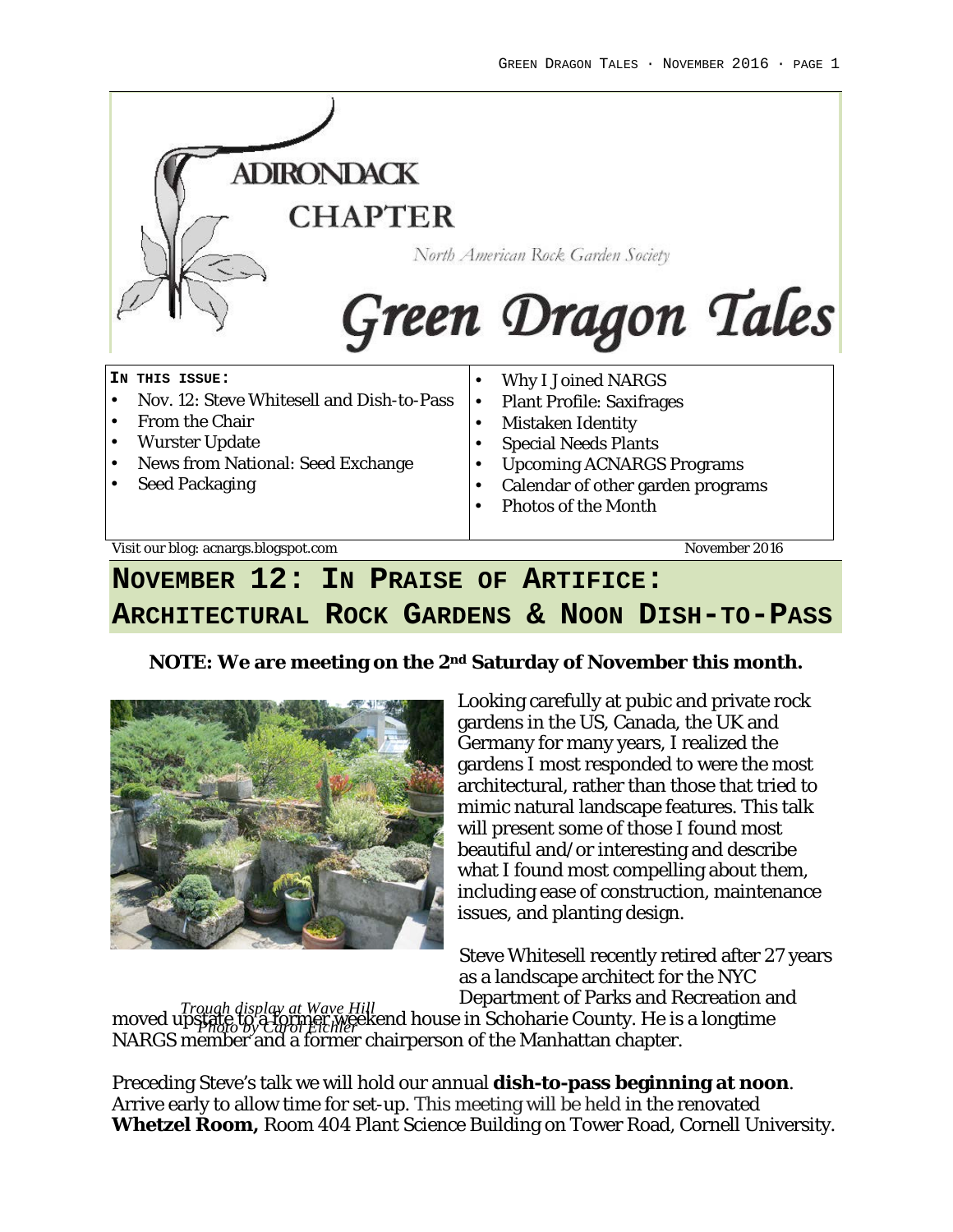The program immediately follows lunch, beginning at approximately 1:00 pm. Map at the end of this newsletter.

#### **FROM THE CHAIR**

*John Gilrein, ACNARGS Chair*

As I write this, several of the plants outside are ablaze with their fall foliage display: dogwoods, sumacs, Virginia creeper, poison ivy, red maple. Fall foliage color of many or our woody plants and vines is somewhat diagnostic, so one can make an educated guess about what the plant is, based on its fall colors and other factors, like how early it's changing color and size. It's a bit early for peak fall color here, but should be peak very soon.

My dogwood (*Cornus florida*) trees have turned red, the staghorn sumacs (*Rhus typhina*) along the road are mostly yellow grading to orange, the Virginia creeper (*Parthenocissus quinquefolia*) is red, and the poison ivy (*Rhus radicans*) is yellow grading to orange, and sometimes red as well. The red maples (*Acer rubrum*) have turned red, and the sugar maples (*Acer saccharum*) nearby are turning yellow to orange but many have not completely turned color. Tulip trees (*Liriodendron tulipfera*) are usually the tallest trees on a forested hillside, and they are turning yellow now. Even from afar sometimes one can make out the changing foliage of tulip trees in the distance. The oaks, including red oak (*Quercus rubrum*), white oak (*Quercus alba*), and swamp white oak (*Quercus bicolor*) hold their leaves longer into the fall than many of the other hardwoods and are not yet showing fall colors. Our summer drought did not seem to significantly detract from our beautiful fall foliage, at least here.

You may be aware of the fall emergence and blooming of Cyclamen hederifolium. But I've included a photo here of another late blooming plant you may not be so familiar with - *Rhabdosia longituba.*

In addition to our November 12 meeting, ACNARGS is going to again be packaging seeds for the upcoming NARGS seed exchange. We'll be doing this in December and we hope that many of you will volunteer a morning and/or afternoon for our seed-packaging event. The annual NARGS seed exchange requires a herculean effort, and we're doing our part by sorting and packaging.



One of the many benefits of NARGS that is available in 2017 is NARG- sponsored trips. Two trips are planned, one to the Big Horn Mountains of Wyoming, and the other to the Dolomites of northeastern Italy. Both have spectacular scenery and alpine plants.

Gardeners are generous people, evident from all the plant donations to our plant sales, door prizes at meetings, and even spontaneous plants shared by a member who caught some of us weeding at Wurster this summer! So thanks from the Adirondack Chapter for the work and plants you have donated for 2016.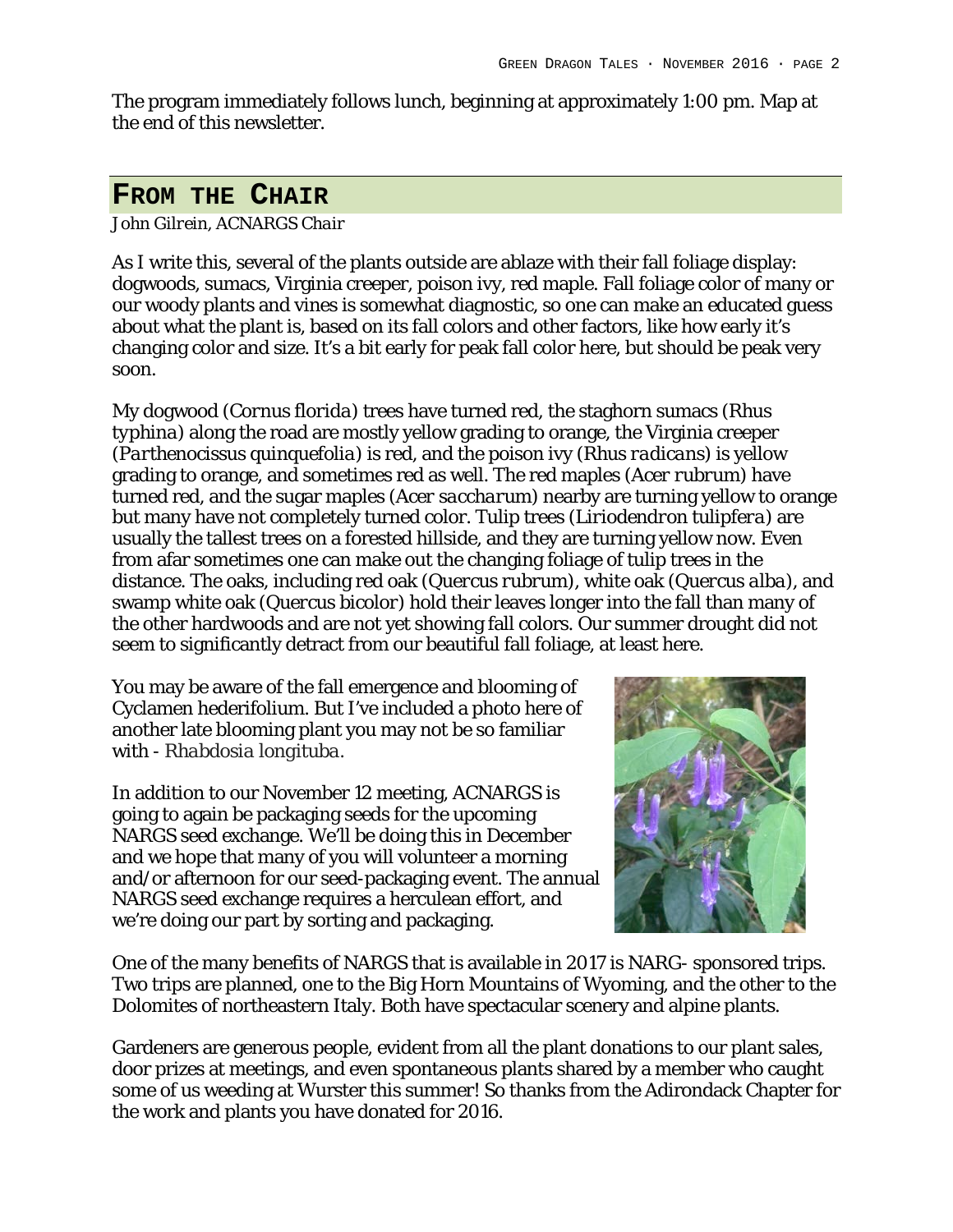#### **WURSTER GARDEN UPDATE: BULBS ADDED**

Garden season isn't over yet. It's time to plant bulbs and we have planted some at the Wurster Memorial Rock Garden. Thanks to those who helped. Now we will have a bit more early early floral display in this garden. If you're in the area, remember to stop by and watch the spring awakening unfold.

#### **NEWS FROM NATIONAL: SEED EXCHANGE TIME!**

*Carol Eicher, newsletter editor*

Growing plants from seed is challenging, fun, rewarding, a cheap way to acquire new plants, and to introduce new plants to your garden that might not be available in the trade. The NARGS Seed Exchange is a long-held tradition and a valued benefit of being a member of National. Here's how it works.

The Seed Exchange begins with NARGS members - national as well as international members - collecting seed of plants from their gardens or in natural areas. DONATED seed is sent to the INTAKE Manager. The Intake Manager enters all the donations into a computer database, verifies the seed name, and adds descriptions where needed. Each donor is assigned a donor number, which will be included in the Seed List.

By mid- to late-November all the donated seeds are cataloged and the database program generates the seed list numbers. The seeds are shipped to various PACKAGING Chapters and individuals who divide them into individual packets in December. The Seed List is posted on the NARGS website in mid-December. The finished packets are then sent to the MAIN SEED DISTRIBUTION Chapter, where the seed orders from members are filled and mailed out from early January to early February. Members are charged \$15 for 25 (non-donors) or 35 (donors) packets of seed. ONLY current NARGS members are allowed to order seed. The ordering process can be done online, with web links when available to look up species pictures and information.

A surplus seed list is posted online (or mailed by request) in late February that includes all the leftover seeds once the Main Seed Distribution has been closed on March 1st. Surplus seed orders are filled beginning in March by the SURPLUS SEED DISTRIBUTION Chapter. All members are charged a nominal fee of \$5 per 20 packets with the option of requesting up to 100 packets for surplus seed orders. After that the remaining seed is sent to various NARGS chapters for distribution to their members.

#### **DOING OUR PART: SEED PACKAGING SESSIONS**

Our Chapter is participating in seed packaging for the NARGS seed exchange over two weekend sessions in December to package bulk seed into individual packets. This is a fun, labor-intensive task and we will need many hands. John Gilrein and Carol Eichler are co-coordinating this year and will circulate a sign-up sheet at the November meeting.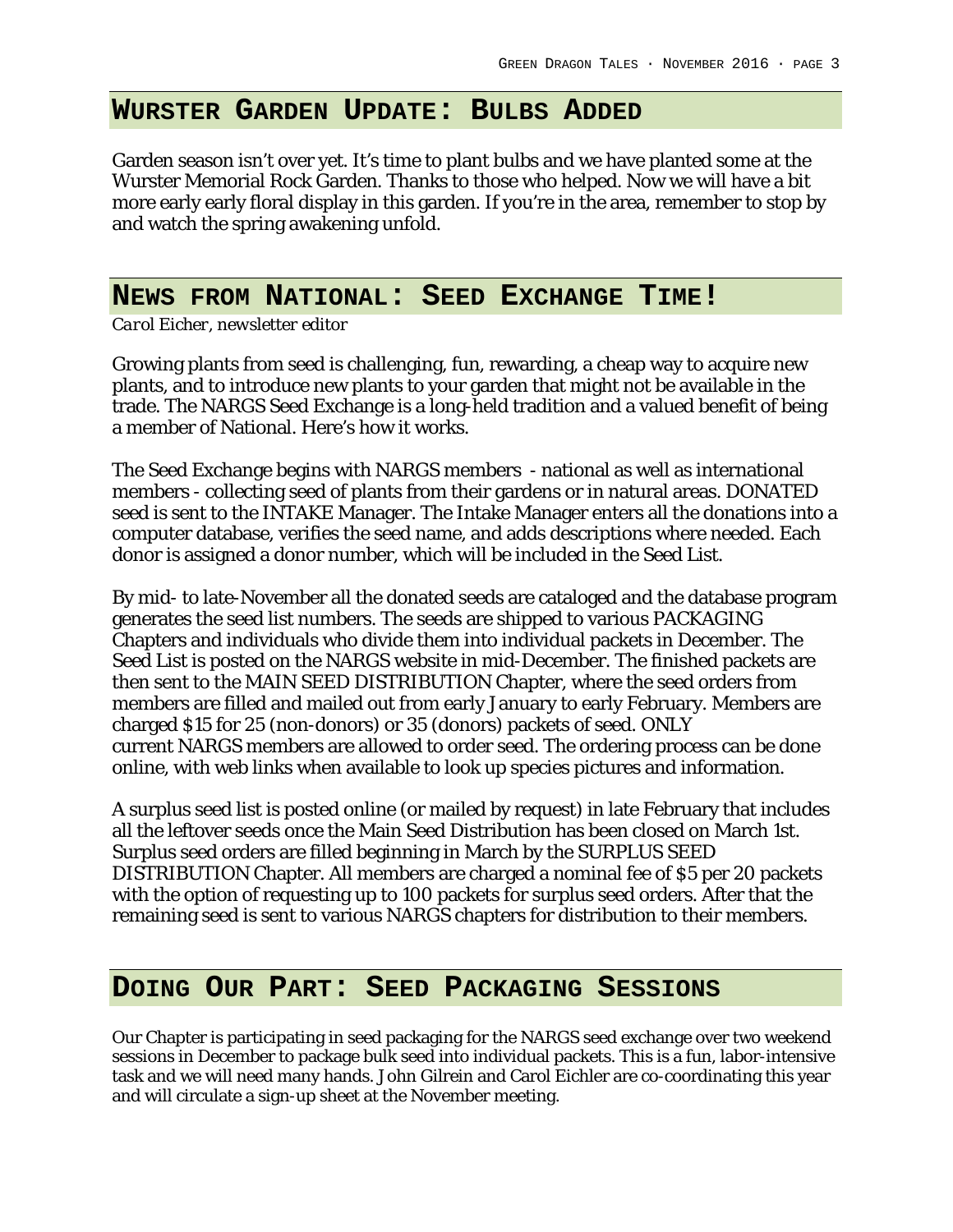Hopefully by that meeting we will have been able to schedule work dates in early December (dependent on when the seeds arrive) and a location (most likely the Ken Post Lab classroom) and can announce these details. If not, we will make sure to contact all volunteers once the schedule has been set Please consider helping out with this endeavor, whether you can offer one hour or several.

We make the work sessions fun with plenty of good conversation. You are invited to bring snacks or lunch fare to share.



Our work session last year

By helping with the seed exchange you will be participating in something that is truly remarkable – thousands of species of seed grown or collected by gardeners throughout the world and touched by hundreds of hands before finally arriving in NARGS members' mailboxes, planted out, and perhaps ending up in your own garden by way of our own seedling exchange.

Plus as a volunteer you gain "seed donor" status, which allows you to order 35 packages (a bonus of 10 extra over non-donors).

# **WHY I JOINED NARGS: CONFESSIONS OF A**

#### **RELUCTANT ROCK GARDENER**

*Carol Eichler*

I cannot pinpoint how I got involved with our Adirondack Chapter or even how many years ago it was. Probably I was asked to come to a meeting by a fellow gardener. To be honest, in those days as a new member, I felt really intimidated and so I kept coming up with excuses not to attend the meetings. I enjoyed seeing pictures of wonderful alpine plants but to grow them felt beyond both my knowledge and commitment.

Then something changed. There was new leadership in our Chapter and I was asked to serve on the Board. By getting involved I got to know the other members and I made an effort to help new members feel welcome.

Because I believe in leading by example, I joined NARGS National about that time as well (their records indicate 2001). My involvement in the local Chapter is what drove me to greater participation at the national level.

Through our Chapter I made troughs, purchased and grew Plant-of-the-Month selections (some of which have thrived for me), worked in the Wurster Rock Garden and contributed and purchased plants through our annual plant sales.

I started participating in the NARGS Seed Exchange because our Chapter held a seedling exchange. I attended my first (and only) Study Week-end because it was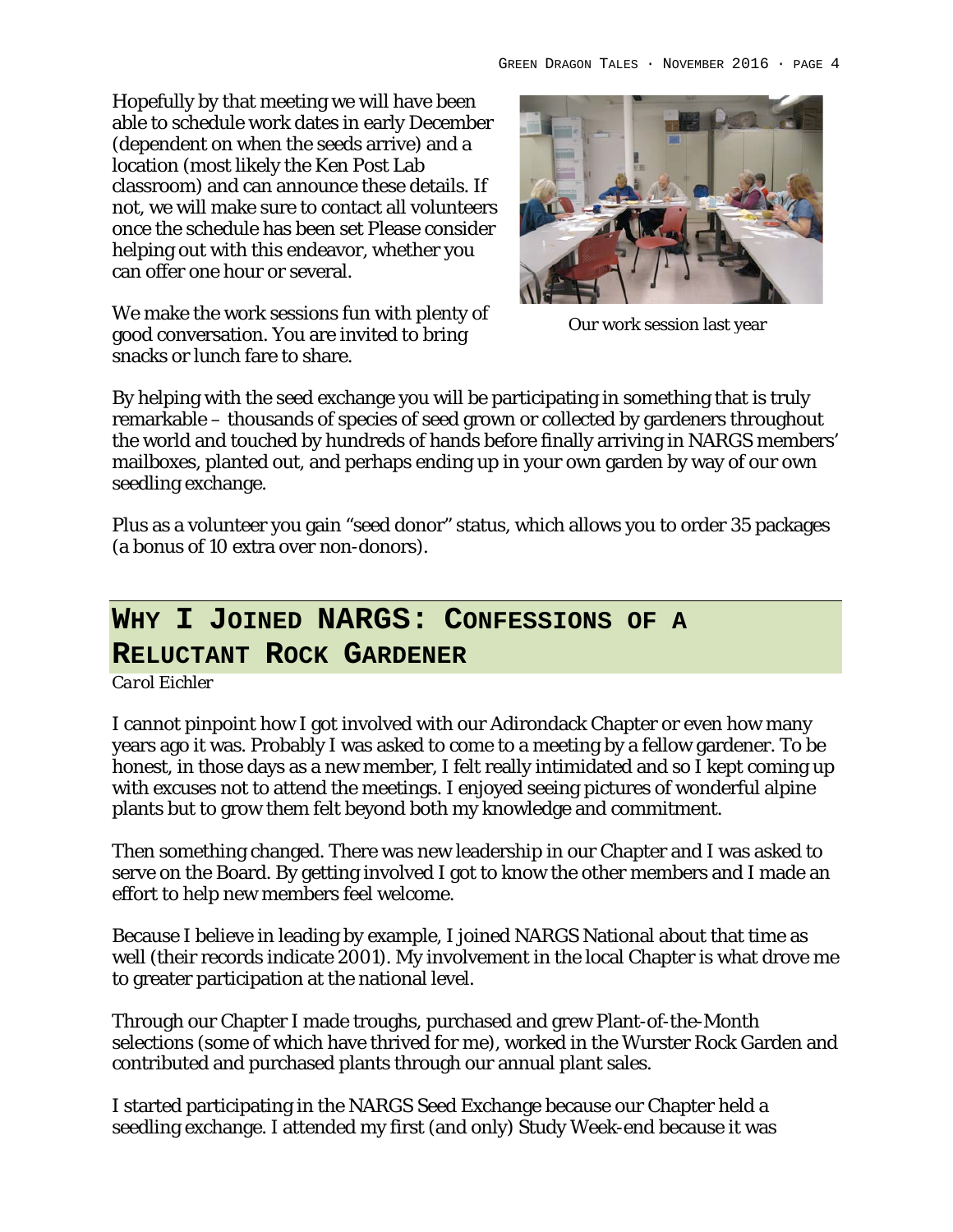conveniently located in Rochester. And six years ago I attended my first National Conference…well, because it was held in the Colorado Rockies.

Thus, I began my slow conversion from a casual to a semi-serious rock gardener. In my "casual" days I eventually tended 20+ troughs – some of them built and acquired even before my ACNARGS involvement. Last year I took what I now recognize as an exponential leap and built a rock garden, which has now moved me into the "semiserious" stage.

Now that I have finally built a rock garden, I have to admit I am at long last hooked on rock gardening. It has been more fun and more satisfying than I ever could have imagined.

*Editor's Note: Why are you a member of ACNARGS and/or NARGS? You submissions are welcome. Send them to carolithaca@gmail.com*

#### **PLANT PROFILE: MY SUCCESSFUL SAXIFRAGES**

*Reprinted by permission from the Minnesota Chapter NARGS, October 2016 newsletter*

This list of saxifrages is supplied by Chuck Griffith from a talk he gave at his Chapter's September meeting this year.

For silver/encrusted type saxifrages expect good drainage and some protection from afternoon sun. Soil should be at least 50% sand here in Minnesota and they work well in troughs.



S. *frederici-augusti ssp. grisebachii; Photo supplied by Chuck Griffith*

*S. callosa*: big strappy leaves, white flowers *S. paniculata*: tiny leaves, need more protection *S. x urbium* 'Primuloides Clarence Elliott': spoon shaped leaves, almost like a sedum *S. frederici-augusti ssp. grisebachii*: probably requires trough, reddish flowers *S. juniperifolia*: tiny pointed leaves, yellow flowers *S. cotyledon v. caterhamensis*, wide-leaved, tall 1ft. panicles *S. umbrosa* 'Aurea': variegated, spoon-like leaves, almost like a sedum *S. crostata*: thin, long, strap leaves *S. hostii* 'Altissima': long, strap leaves

Others:

*S. bronchialis*: almost a mossy sax, small leaves, likes wet shady places

*S. veitchiana*: sedum like, likes wet shady places, spreads easily

Mossy saxes like good drainage, shady, wet places, a tricky combination.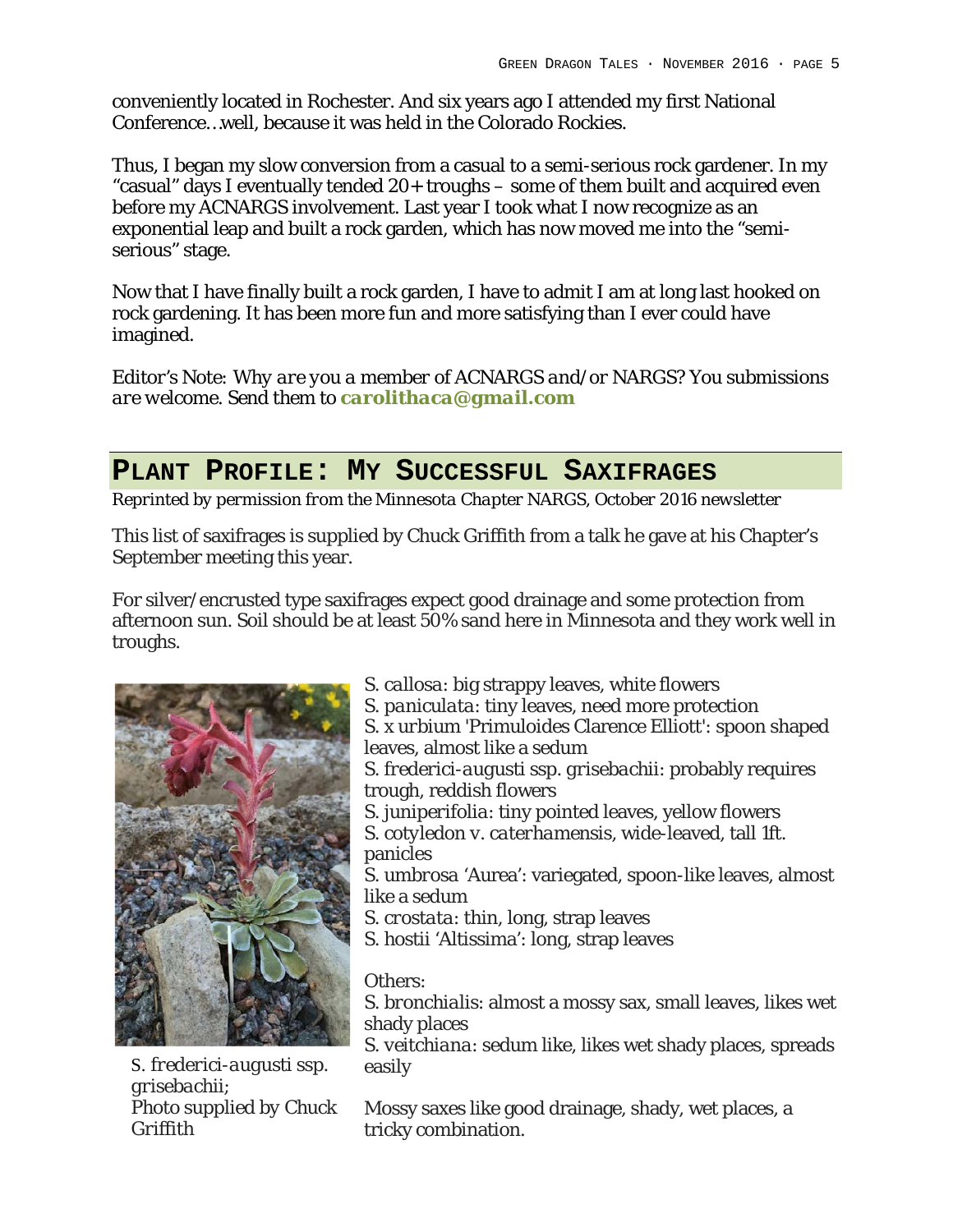Woodland: I didn't mention this one but it is really not a rock garden plant, it is big, tall (3ft) but well behaved: *S. pennsylvanica*

#### **A MATTER OF MISTAKEN IDENTITY: OOOPS!**

*Lee Adler*

At the ACNARGS spring plant sale I sold/gave away many cuttings of a salvia which I called *Salvia reptans*. It is actually *Salvia azurea* (see photo at right). It is surprisingly hardy, at least in Ithaca. If you took one of these cuttings, please take note. See how beautiful it is?



#### **MY LIST OF SPECIAL NEEDS PLANTS**

*Carol Eichler, Newsletter Editor*

The title of our October speaker's presentation got me thinking about some of my own special needs plants. For me that means finding the right place for a plant that might otherwise be considered a problem (perhaps not Jill's definition but one that works for me). Here are a few plants from my own garden that I would classify as needing a special spot



*Potentilla argentea*, Silverweed Cinquefoil – I love its silvery finely toothed leaves, because it is certainly not grown for its sparse, yellow flowers. A spot between my 2-bay car garage means it grows essentially between a rock and a hard place (concrete one direction and compacted soil and gravel the other) and keeps it contained. It is a spot that I frequent daily and get to enjoy it.

*Antennaria neglecta*, Pussy Toes: This is an assertive lowgrowing ground cover that thrives in very tough locations but can't tolerate a lot of competition. I've placed it in compacted soil near the entrance to my veggie garden so it can do its thing and spread.

*Lysimachia clethroides,* Gooseneck Loosestrife: I give this plant lots of space so it can spread while doing its primary job of suppressing weeds, I love the look of the plant in flower which is where it gets its common name. I have planted it with other assertive plants - rudbeckia, bee balm, and bear's breeches and let the plants "duke it out" in what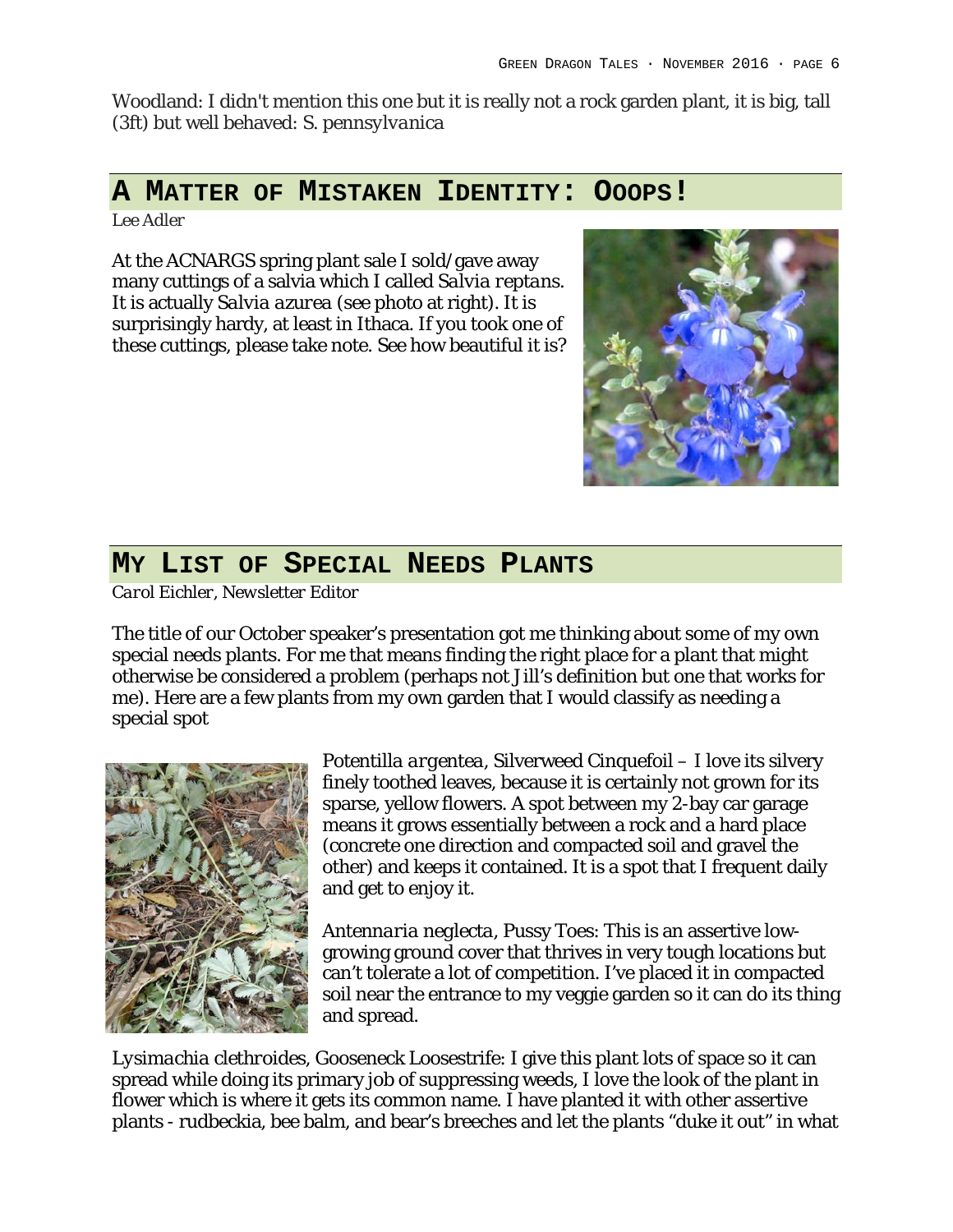I call my meadow. I tend to do some selective weeding once during the growing season and in the fall this area gets cut with a mower.

*Allium × proliferum*, Egyptian Walking Onion: No one can deny this plant has an interesting growth habit by growing a cluster of bulblets atop its foliage. Having culled this plant once from my garden it's now back – in the veggie garden that is – where I'm using it at the base of a raised bed. The jury is still out as to whether it will remain this time but so far this seems a far better location to contain it.

*Geranium robertianum*, Herb Robert: Most people would call this a weed that assertively seeds itself especially in shaded areas. But it has its attractive qualities namely deeply dissected leaves, reddish stems, small pink flowers and red fall color. It is very happy establishing itself as a low-growing ground cover in my perennial border, which apparently supplies its preferred shady habitat. Since ground cover lowers my maintenance, I have been letting it spread at will. There is very little root structure so it can be easily pulled if it intrudes into less welcome spaces.



I have to confess maybe, just maybe, more than one of these plants may fill a need in me to grow them rather than the other way around. Finding the right place for their needs and mine becomes a win-win situation.

## **UPCOMING 2016 ACNARGS PROGRAMS**

*Mark your calendars! Unless otherwise specified, all local events start with a brown bag lunch at noon with the program following at 1 pm, and take place at the renovated Whetzel Room, 404 Plant Science Building, Cornell University, Ithaca, NY.*

**Nov.12:** Steve Whitesell. Also annual meeting with dish-to-pass luncheon starting at noon. This meeting concludes our 2016 program year.

#### And a preview of 2017 Programs

**Feb. 18:** Members Share. Time to think ahead to what YOU might be able to share with others and present: photos from your garden, from your travels, or from the natural landscapes you have visited. We ask for short (5-10 minute presentations) to get as many people involved as possible. This has become a fun and participatory meeting and an annual tradition. More details will be available in the January newsletter.

**March 18:** Terry Humphries and Carol Eichler will share photos and stories from the 2016 NARGS Conference in Denver and Steamboat Springs

**April 15**: Elizabeth Lawson on primroses and her historical novel about a primrose breeder, Florence Bellis

As we learn more details of our meetings they will be included in future newsletters, our blog, **acnargs.blogspot.com**, and our Facebook page, **http://www.facebook.com/acnargs**.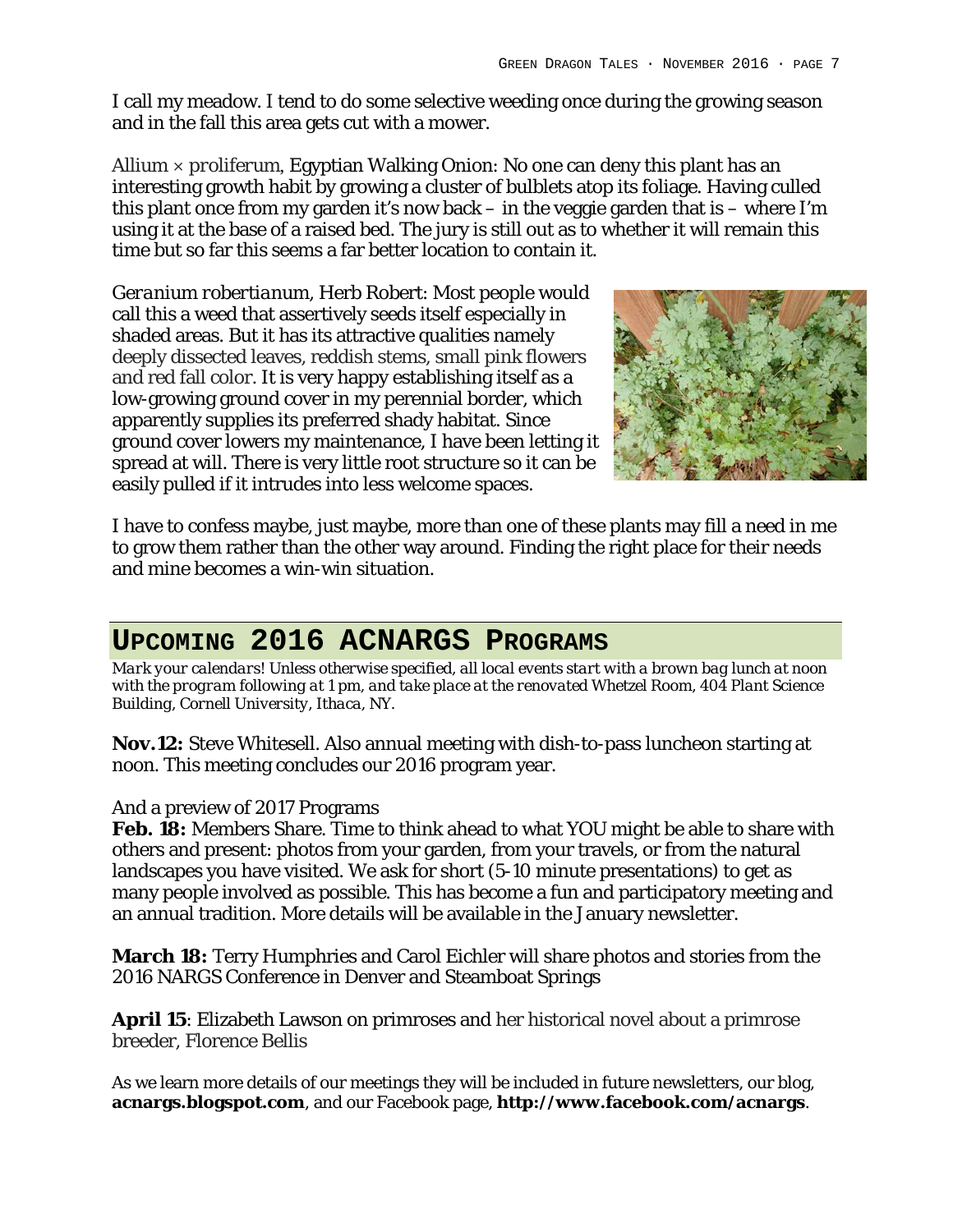### **CALENDAR OF SELECT GARDEN EVENTS**

*To have a garden event in your area listed send all pertinent information to Carol Eichler at carolithaca@gmail.com*

**Nov. 7-19:** 5th Annual Leaf Swap & Compost Giveaway. 10am – 1pm each day, CCE Tompkins. Bring leaves (CLEAN, no branches or other yard waste) or take leaves. Also free screened compost (up to 5 gal. in your own container)

**Nov. 16:** Tim Tolen presents Native Green Roof at SUNY ESF building. 7pm, Unitarian Church annex (corner of Buffalo & Aurora Sts.)

**March 14-15, 2017:** Trip to Philadelphia Flower Show and Longwood Gardens. Fee. Coming soon, promotion by Swarthout & Ferris Bus Company requiring sign-up and payment.

**May 10-15, 2017:** 3rd Czech International Rock Garden conference, Prague, Czech Republic; info at **Czech Rock Garden Conference on Facebook**.

### **ABOUT US - ACNARGS**

We are an all-volunteer organization and one of thirty-eight NARGS affiliated chapters active in North America. Our annual Chapter activities include 6 program-speaker meetings, the Green Dragon newsletter, web and Facebook pages, garden visits, overnight garden trips, hands-on workshops, and 3 plant sales a year. Our meetings are informal, friendly gatherings that provide a wealth of information and offer a source for unusual plants, plus the opportunity to be inspired by other gardeners. The public is always welcome.

Chapter membership starts at \$10 a year based on the calendar year. Membership includes these benefits: newsletter sent to you electronically (or option by mail for an extra fee), opportunity to travel on our planned overnight garden trips, and plant sale discounts and member only sales, including Plant-of-the-Month sales. Download a membership form here: **http://www.acnargs.org/join.pdf**).

#### **ABOUT NARGS NATIONAL**

NARGS National is our parent organization: We encourage you to join (online at **www.nargs.org**) for only \$40 a year. Benefits include a seed exchange, a quarterly publication, and an on-line web site featuring an archive of past publications, a chat forum and a horticultural encyclopedia. NARGS National also conducts winter study weekends and holds its Annual Meeting in interesting places where attendees have the opportunity to visit gardens, and take field trips, often to alpine areas, as well as hear talks by outstanding plants people from around the world.

What can the Chapters do for National? Would local chapters exist without National? How do the Chapters benefit from National? Why do so few Chapter members become NARGS members? What would make National more appealing for Chapter members to join? How can National better support its Chapters?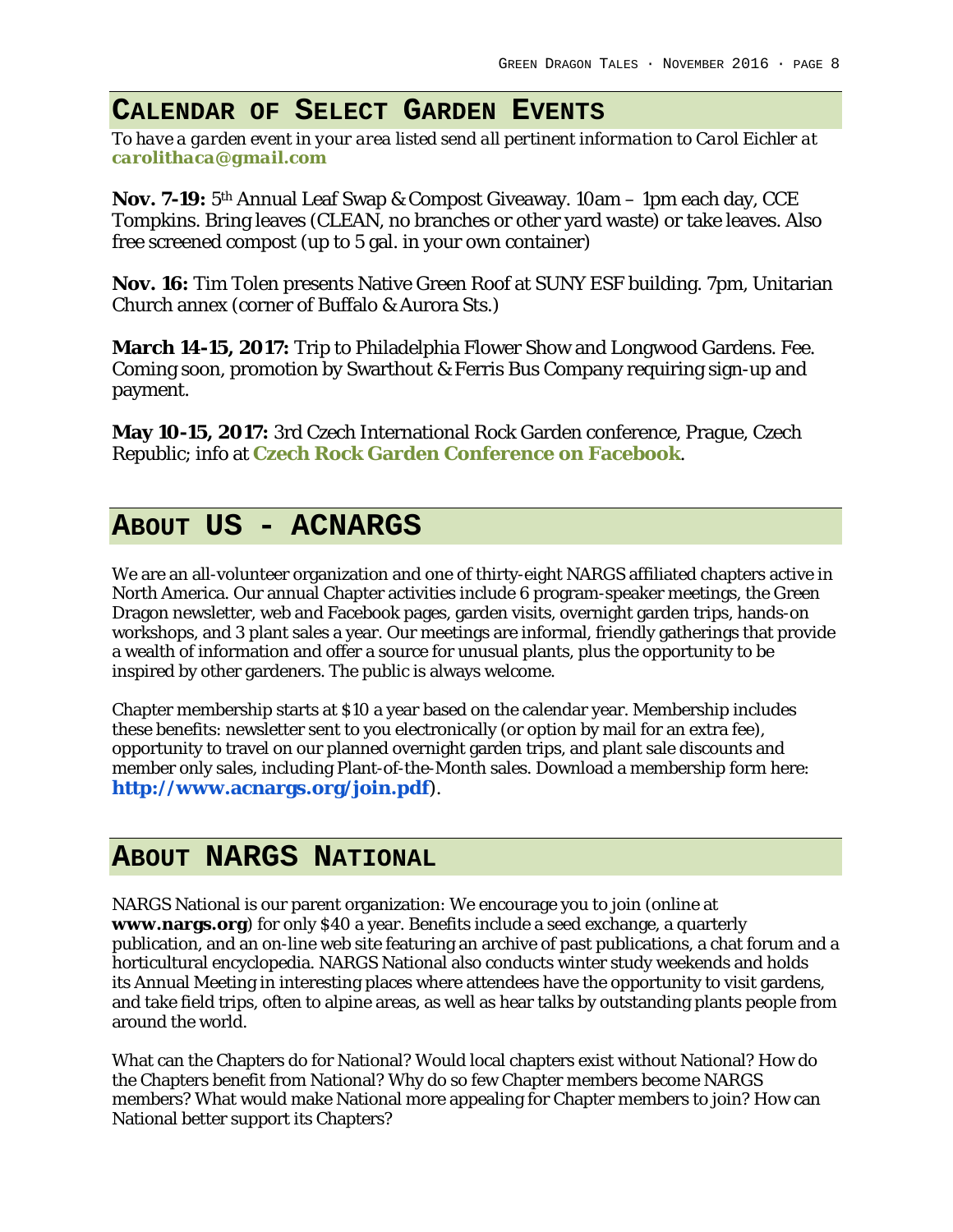#### **RESPONSIBLE PEOPLE/2016 BOARD MEMBERS**

*If you want to volunteer, we'd love to hear from you!*

Chair: John Gilrein, **basecamp@alum.syracuse.edu** Program: Nari Mistry, **nbm2@cornell.edu**. **Seeking a new Chair for 2017. Help!** Program Committee Members: **Could this be you?** Secretary: Mary Stauble, **mes2@cornell.edu** Treasurer: BZ Marranca, **mmm10@cornell.edu** Plant Sales Chair: David Mitchell, **dwm23@cornell.edu. Seeking a Co-Chair for 2017 to work alongside David…Why not you?** Plant Sales Committee Members: Michael Loos, BZ Marranca, Carol Eichler Plant of the Month: John Gilrein, **basecamp@alum.syracuse.edu** Membership: Mary Stauble, **mes2@cornell.edu** New Member Hospitality: Terry Humphries, **terryehumphries@gmail.com** Newsletter Editor: Carol Eichler **carolithaca@gmail.com** Newsletter Assistant: Pat Curran, **pc21@cornell.edu** Webmaster, Program Tech: Craig Cramer, **cdcramer@gmail.com**

#### **GREEN DRAGON TALES**

Published eight times a year (Jan/Feb., March, April, May/June, July/Aug., Sept., Oct. Nov./Dec.). Submit articles by the fourth Friday of the month preceding publication to Carol Eichler, **carolithaca@gmail.com**. Note: The next issue of *The Green Dragon* will be our January 2017 issue. The newsletter is always posted and printable each month on our website: **www.acnargs.org**



Whetzel Room, 401 Plant Sciences Building, Tower Road, Cornell Campus

**PHOTOS OF THE MONTH: MARLENE KOBRE'S GARDEN (WITH HELP FROM RON) NEXT PAGE**